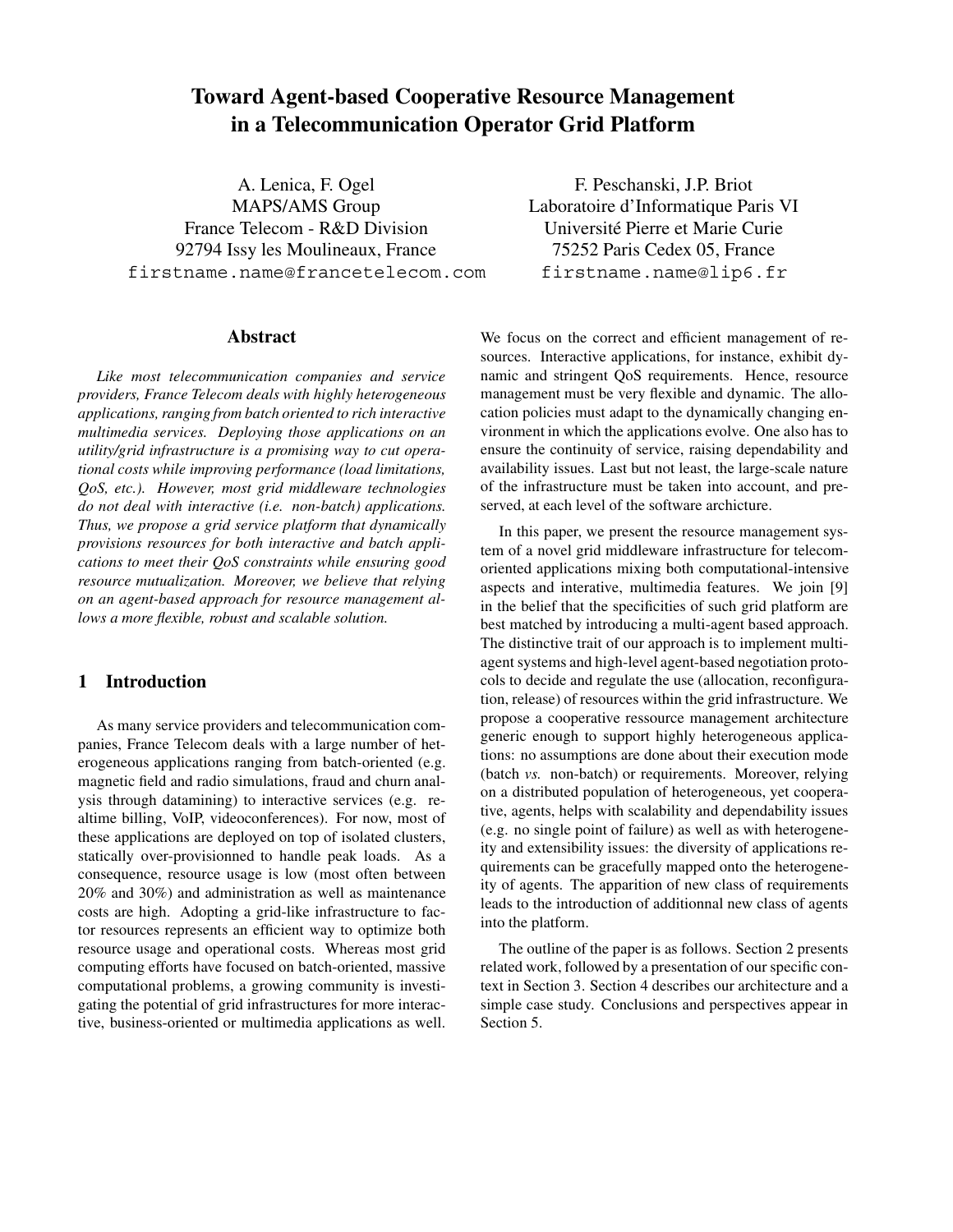# **2 Related Work**

As stated in the introduction, resource management systems explicitly targeted at interactive grids are scarce. Recent projects include [13], which proposes an abstract agent-based architecture to enforce Service Level Agreements (SLAs) during application runtime. Compared to the work presented here, dynamic allocation is not adressed: the QoS requirements are supposed static and the only enforcement policies envisaged are prioritization mechanisms (or application termination), which are not compatible with the interests of a telecommunication operator. Besides, most integrated management systems in grids exhibit static resource management services, incompatible with our purposes. In most cases, jobs are submitted and exit without the possibility of reallocation in course of execution, as in **Globus** [10], **Sun's Grid Engine** or **Ninf** [15]. As for **Condor** [20], if a participating node is overloaded or becomes unavailable, the Condor daemon takes a snapshot of the job and resumes it on another node. But due to its snapshot algorithm, Condor is suitable only for batch jobs. In **Legion** [16], neither the scheduler nor the scheduling policies are mandated. The framework provides mechanisms to construct ad-hoc schedulers and permits resource specification directly for a run. But the general scheduling architecture supports only one-shot negociations between client and provider and therefore, no dynamic reallocation (same for **Nimrod/G** [5]). Other constraints are the noninterference with the applicative code, which is violated by projects like **NetSolve** [18] (where applications must use one of the APIs provided by the system to perform RPC-like computations) or the automation of administrative tasks, which is not found in **AppLeS** [4] (no tool level scheduling solution provided but instead, an ad-hoc scheduler agent must be developped for each application).

Few projects investigate the dynamic resource allocation on grids. Amidst of them, CoordAgent [11], [17] and ARMS [6]. **CoordAgent** proposes an agent-based solution where mobile agents represent user job requests. The agent encapsulates the code, searches the grid for adequate resources, launches the job, and migrates it to another node in case the current host becomes unavailable. Although the system uses migration for fault-tolerance purposes, it could indeed be used to support dynamic resource allocation for interactive processes, given the possibility to plugin user/administration policies. In regard to our objectives, the project shortcomings of CoordAgent lie in that it requires modification of the applicative code in order to insert checkpoints and mandates Java or C++. Without alteration of the user code, [17] also proposes to enhance the resource broker by providing it with migration capabilities via reflective techniques. The broker gathers dynamic information about the state of the resource during runtime and reports it to a monitor which in turn computes predictive information. This predictive information is used by an Adapter Manager to make a decision whether job migration is required. The principal drawback to this proposal is the obligation for the applications to be developped in OpenJava, and thus its inability to handle legacy applications. The last project presented here is ARMS. **ARMS** tackles the issues of scalability and adaptability in resource management systems through the use of reconfigurable agents. Each agent represents a grid resource which it manages locally, and cooperates with the other agents to enable resource allocation by exchanging with them service advertisements and discovery requests. A special agent possesses a global view of the system and is capable of modeling and simulating the peer agent's performances during runtime, while optimizing its behaviour (e.g. service advertisement frequency). The system is both scalable (the agents compose a homogeneous society except for the special agent, which does not constitue a single point of failure) and adaptive (through the use of PACE performance prediction toolkit to compute a tradeoff between complexity of advertisement and complexity of discovery). But the model relies on assumptions about the application as the attribution of one job per machine, which is relevant for batch applications but not interactive ones, targeted in this work.

# **3 A Telecom Operator Grid**

Our work performs within an telecom operator context. Whereas most grids are targeted toward scientific applications within research center, our platform will have to deal with hosting multiple (possibly a large number of) highly heterogeneous applications, typically ranging from batchoriented to multimedia and 3-tiers business-oriented applications. Moreover, this platform will be highly distributed (currently multiple sites in France and Japan are involved). To illustrate our proposition, we consider three representative applications: a J2EE application server (hosting applications like devices management), a Batch Queue System used for datamining and videocodecs optimisation applications and a videoconference service. Our goal is to design an architecture that will allow such heterogeneous applications to coexist on a single platform with respect to their QoS and performance needs. A global view of such platform is represented in Figure 1.

### **3.1 Resources**

Physical resources in a telecom-oriented grid include clusters of workstations and servers geographically distributed over long distances, with arbitrary architectures, operating systems and libraries. Each resource is described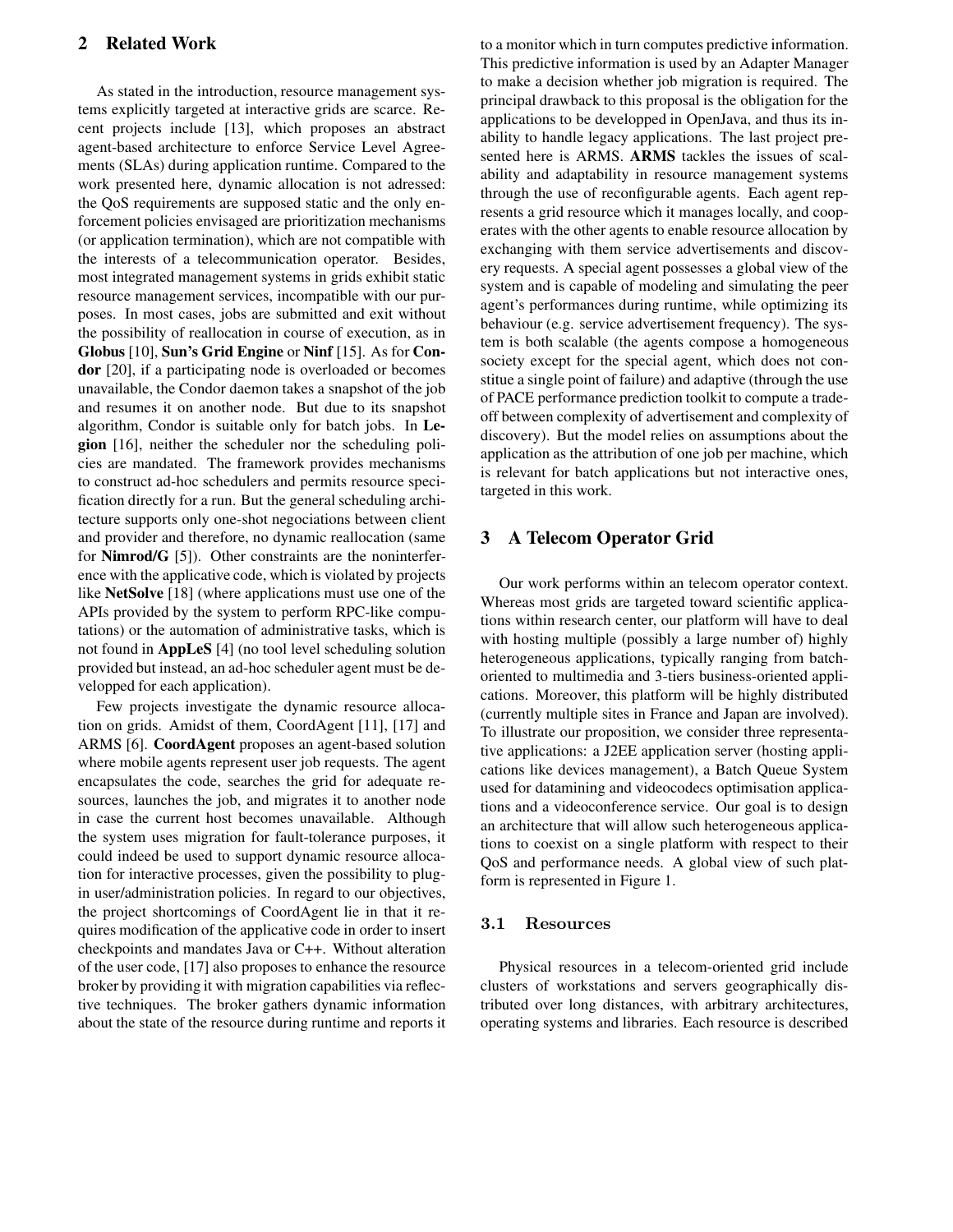

**Figure 1. Overview of an enterprise grid platform.**

by an XML-based resource profile, $1$  providing the necessary semantic markup (architecture, physical resources such as RAM, network properties or storage, operating systems, etc.) to manage it. In such enterprise grid platform, resources are typically owned by the enterprise, but we are considering extending this model toward an open multiprovider context.

# **3.2 Hosted applications**

Since we consider legacy applications, external controllers<sup>2</sup> have to be specifically developped to interface with the underlying platform.

We gather batch applications behind a *Batch Queue Service* that deploys them for execution upon a pool of known resources. Its associated controller has a greedy behaviour as it claims each idle resource available (and suitable) for batch jobs waiting execution. The Batch Queue Service corresponds to the traditional entry point of a data/calcul oriented grid that manages its own resources to handle submitted workflows. We currently use a workflow engine coupled with Condor [20] for such purpose.

The videoconference service represents a legacy application, originally written to be deployed on a dedicated cluster. It balances visioconferences amongst a set of preexisting conference bridges, hence it needs a *controller* to: (i) monitor the QoS associated with the service and some specific performance/load metrics (typically the number of active videoconferences); (ii) interact with the underlying platform, and in particular negociate additional resources when needed. Those resources will be used to instantiate additionnal conference bridges.

Similarly, the J2EE application server uses additional resources for both performance (load balancing, availability) and dependability (replication) reasons. Resources are typically used to instantiate additional servlet engines, DB servers or even HTTP front-ends. However, it does not exhibit as much real-time constraints as multimedia services.

# **4 Architecture for dynamic resources provisionning**

Most grid middleware technologies are explicitly designed to deal with batch-oriented applications and thus implicitly rely on this hypothesis for resource management. Conversely, supporting heterogeneous applications requires an application-neutral resource manager. Such resource manager has to support different allocation semantics. We call an *allocation semantic* an allocation process augmented by a specifc set of QoS characteristics. Samples of QoS metrics are: possibility of fault-tolerance by means of application replication or estimated execution time. As an example, whereas a Batch Queue System simply requests any resource matching a given profile, more constrained services can exhibit additional requirements, such as timeouts (*i.e.* a delay after which the resource is not useful anymore), or different semantics, such as atomic co-allocation (*i.e.* allocate a whole set of resources matching some given criteria or none). To capture the heterogeneity of allocation semantics, we adopt a heterogeneous society of software agents. Each allocation policy is implemented as an agent behaviour. To add a novel policy to the platform boils down to enrich it with a new class of agents, without having the need to modify the existing ones. Moreover, ensuring good resource management starts by ensuring a good dependability of the resource allocator, so that resources remain available when faults occur. Hence the use of a distributed set of cooperating *agents* for resource management. Using cooperative distributed agents also helps with scalability and reactiveness issues in such potentially large scale distributed environments. Dealing with heterogeneous applications also implies heterogeneous QoS requirements. To arbitrate amongst the requests, we use service differentiation: services are weighted according to a given utility function (for example, economic utility) and resource allocation is prioritized.

### **4.1 A generic architecture for resource management**

Our architecture deals with resource-centered decisionmaking. To achieve this purpose, we propose an agentbased middleware supporting arbitrary resource allocation semantics. The following figure 2 gives an overview of the general agent-based architecture. It consists of three layers: (i) an applicative layer with, for each application, a controller responsible for maintaining all metadata associated to the application, monitoring its performance (through

<sup>&</sup>lt;sup>1</sup>We do not present any profile samples for sake of space.

<sup>2</sup>Application controllers are further described in Section 4.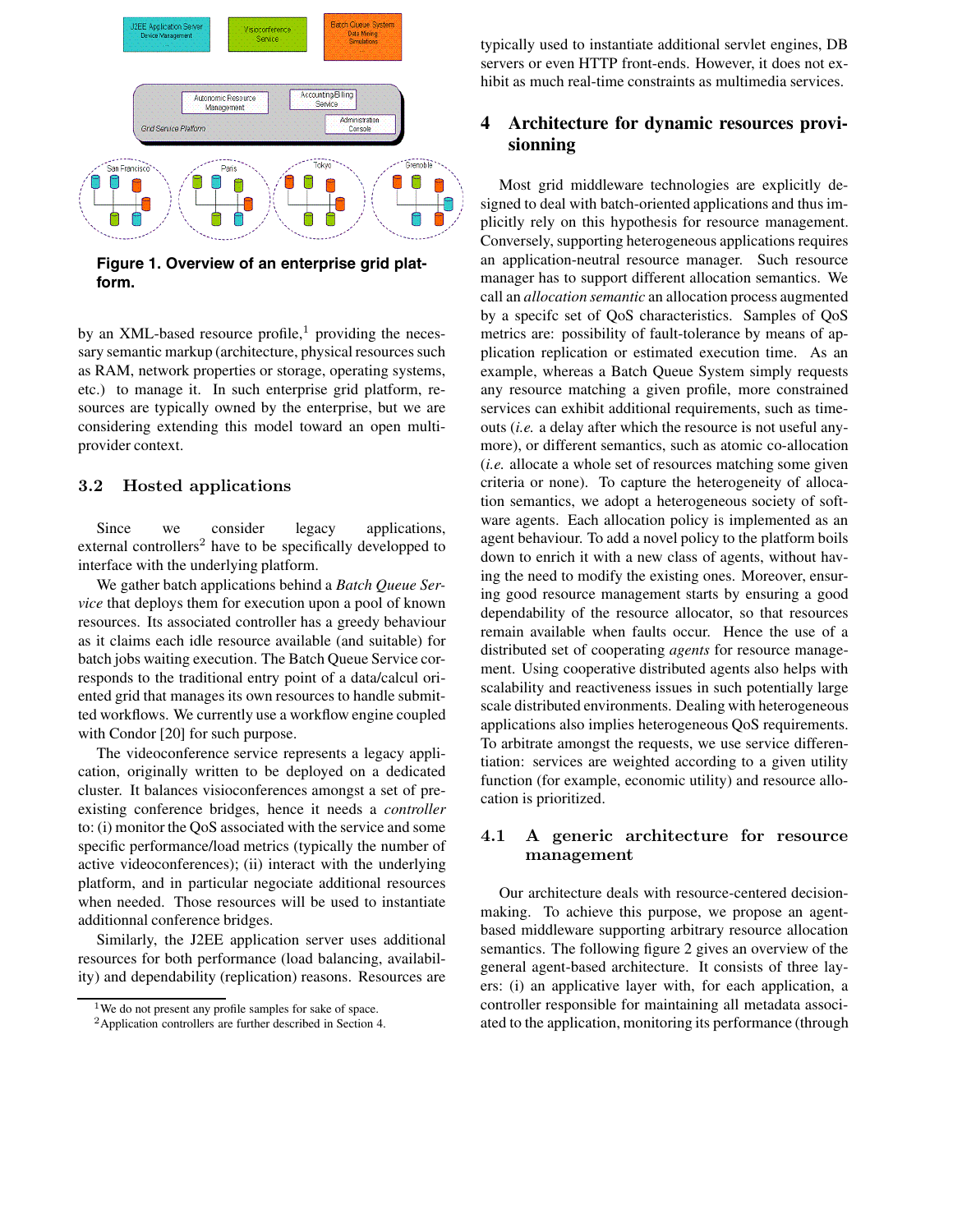

**Figure 2. A cooperative resource manager.**

QoS metrics) and interfacing application and grid middleware; (ii) the core layer of resource management agents, responsible for resource dissemination, resource discovery and scheduling; (iii) an infrastructure layer consisting of virtualized grid resources and resource agents.

Each resource is handled by a simple agent (called resource agent). Its role is to put in relation for registration purpose the associated resource with an manager agent. To that extent, a shared-space based coordination model is used. A high-level description of the registration process can be stated as follows. Upon activation, the resource agent deposits a request for registration in the shared memory space. It is consumed by the first available manager agent. This agent takes in charge the concerned resource (distinct resources can be managed by the same agent). To enhance resource management dependability, a simple replication schema is applied to managers : each resource possesses a single primary manager (for consistency sake) but knows also of secondary managers or *co-managers*. The designation of the co-managers falls to the manager (they may choose neighbours or clone themselves). Once the comanager list determined, the manager transmits all the references (both of manager and co-managers) to the resource agent. In turn, the resource agent is responsible for detecting a manager failure and electing a new manager among the co-managers. From an implementation point of view, the choice of a shared memory architecture is affected by scalability issues. As global memory is hardly achievable, we will consider solutions like distributed tuplespaces (e.g. Comet [14]).

Similarly the resource allocation process uses a shared memory space to enable application controllers to request resources from the manager agents. The allocation is done through a *Contract-Net* type protocol. The Contract-Net protocol (CNP) and its extensions is a widely used negotiation protocol within the field of multi-agent systems. Primarily designed for task allocation, it is also perfectly suited

to multi-agent resource allocation [7]. It consists of four interaction phases, involving two roles: manager and bidder. The following paragraph describes the first two phases: the announcement phase where the agent initiating the negotiation (i.e. the manager) makes a call for proposal to a number of partners (the bidders), and the bidding phase, where the bidders send their proposals to the manager. The last phases deal wih assignement and confirmation (for more details on the initial protocol see [19], on its specification by FIPA see [2], and on its use in multi-agent resource allocation see [7]). Following the CNP terminology, the application controller stands as the *manager* and the allocation agents as the *bidders*. The idea underpinned by the protocol hereafter described is to exploit the differences in allocation semantics and disposable resources within the population of allocation agents so as to give the application controllers the opportunity to choose between several QoS. The allocation protocol is further detailed.

On the manager side : The *call for proposal* (CFP) mentions resource profiles (hardware or software), the application priority and a *deadline*. The CFP is released through the shared memory space. Upon reception of the proposals, the best suited is selected, based upon application functional and QoS constraints. Contrariwise to a classic CNP, the controller does not wait for the CFP deadline expiration to start evaluating the proposals. If it has received a satisfactory proposal, it can still wait for a better one until the expiration of the CFP deadline (without jeopardizing the anterior proposal). Hence, the choice of a proposal lies on a reactivity / optimality tradeoff.

On the bidder side: The CFPs are addressed in order of priority, so as to enforce service differentiation. Agents compete to bid for a CFP. A bid mentions the resources offered, possible QoS metrics and a deadline. The agents may submit partial bids and perform multiple bids simultaneously. The consequences of this statement are multiple. On the first hand, partial bids have to be processed on the manager-side. Aggregation of partial bids may be a complex application-dependent task. To avoid having to redevelop ad-hoc controllers for each application, we choose to keep controllers as simple and generic as possible. On the counterpart, the resource management middleware is endowed with the task of elaborating satisfying proposals, by means of agent cooperation if necessary. Cooperation protocols through nested CNPs or coalition formation (as described by Aknine et al. [3]), are under study. On the second hand, considering there are several sources of tasks (the application controllers) and that the agents have only limited resources to actually execute the tasks, we face what Schillo et al. in [**?**] call the *Eager Bidder Problem*: the agents have to decide "in how many of the concurrent negotiations they intend to participate and how they should handle their commitments with respect to the local resources at hand".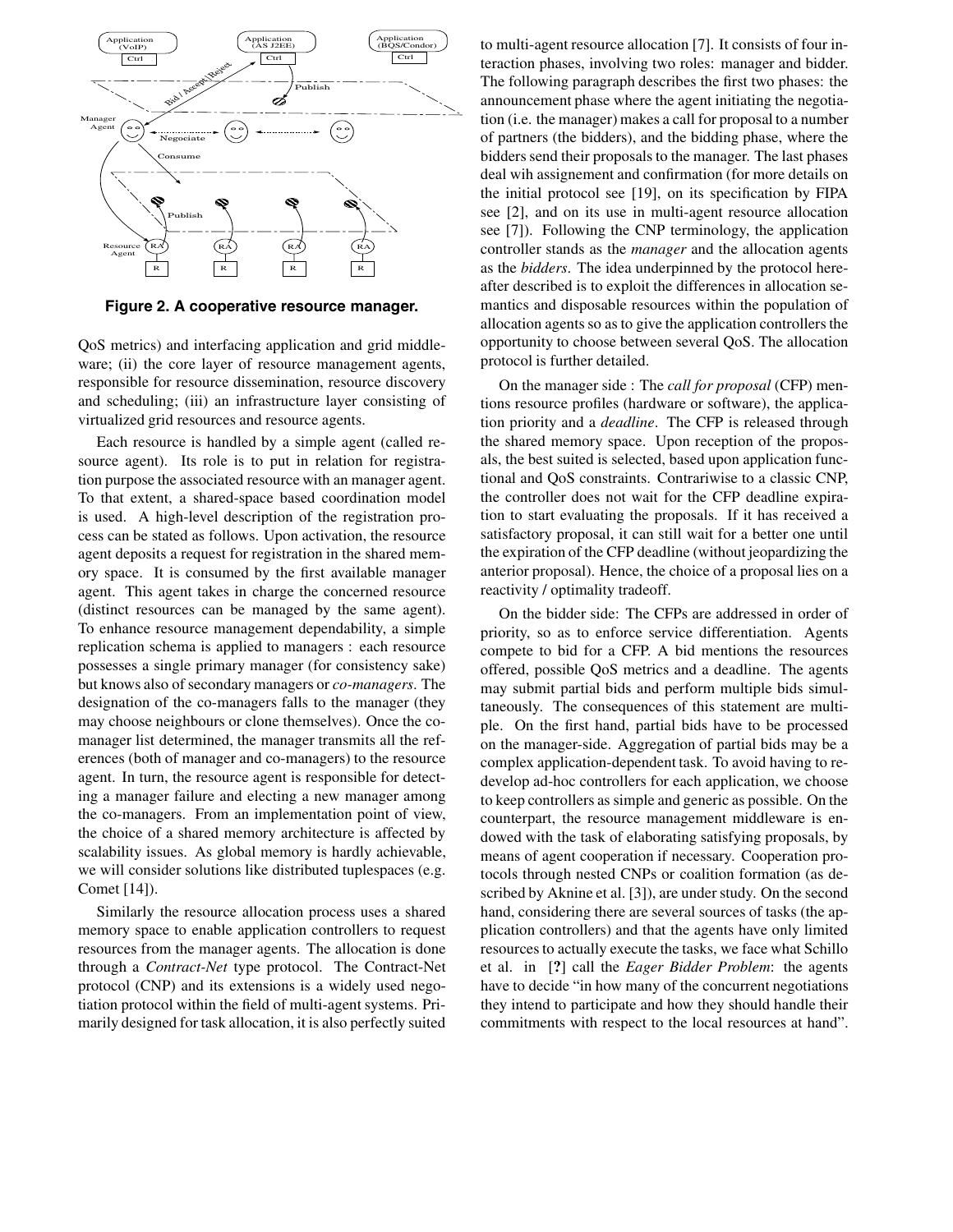At the current stage of our model and for simplicity's sake, we state that agent commitment is definitive (no disengagement allowed until deadline expiration). We keep in mind that further development of the model may challenge this choice.

### **4.2 Example scenario**

To illustrate the allocation processus, let us consider the requests for resources issued by the three previously introduced applications with heterogeneous functional and QoS contraints: a Batch Queue System (BQS), a J2EE application server and a videoconference service.

The BQS manages multiple queues each holding pending jobs. Thus, its associated controller asks for resources<sup>3</sup> matching the requirements of those pending jobs without any order nor relation between those resources. Its utility function maximizes the job throughput, which may lead to select the first proposal satisfying at least one of the resources required by the jobs (first-fit behaviour). The BQS priority is low so the allocation agents will address BQS requests only after having examined the higher priority requests issued simultaneously.

A J2EE application call for proposals, in turn, may express a preference order.<sup>4</sup> Therefore, it may wait until expiration of task announcement deadline for complete proposals or accept an incomplete proposal containing the first resources and consume them while re-emitting a call for the resources left. On the allocation agent side, the agents may bid if they possess required resources satisfying the preference order. They can also cooperate to in order to gather the totality of the resources.

Finally, the visioconference application call for proposal expresses stringent temporal constraints which translate into (potentially short) deadlines. A geographical constraint can enable a selection in agent proposals, based upon physical localization.

### **4.3 Some issues to tackle**

While designing our agent-based cooperative resource manager, we identified three main issues to tackle: the scalability of our multi-agent system and their associated protocols, the starvation problem introduced with service differentiation and the preemption mechanism that is required to enforce service differentiation.

In a decentralized architecture such as the one proposed here, the scalability of the protocols deployed has to be questioned. Sophisticated negotiation protocols may indeed clutter the bandwidth. Previous work [12] has underlined that during multi-agent resource allocation, where agents cooperate through a CNP, execution of the protocol constitutes the main overhead. Performance and scalability of the CNP depend on the size of the system, the number of agents and their load, and the deadline. We plan therefore to take those parameters into account in the allocation policies deployed by our multi-agent system. In case the delay between task execution (minus task length) increases significantly, we plan to reduce the number of messages exchanged by reducing the perimeter of CFPs (for example using metadata on neighbour agents as heuristics), by reducing the access to CFPs according to geographical criteria or by allowing agents to reorganize themselves in more or less centralized configurations (from a flat organization of P2P-type to a hierarchical one).

Priority-based service differentiation may lead allocation agents to neglect applications of lesser priority (typically batch applications), potentially leading to a starvation phenomena. A path to resolve the case is to augment request priority in proportion to age. The prototype in progress explores this solution.

In the context of dynamic allocation, we envision a preemption-based policy: a population of agents is granted the capacity to allocate resources by preempting resources already allocated to applications of lesser priority. This mechanism is meant in particular for multimedia applications which do not suffer delay or interruption. The issues raised by this possibility are numerous, including the redefinition of agent commitment and resource management.

# **5 Conclusions and perspectives**

Grid computing is a promising way for operational costs reduction as well as performance enhancement through a more efficient (flexible and dynamic) use of resources. However, most service-providers and telecommunication companies, such as France Telecom, deal with highly heterogeneous and widely distributed applications. A grid service platform in such a context has to deal with both batch and interactive applications. Not only does static resource provisoning lead to poor resource rationalization, but it also fails to support dynamic QoS requirements. To face such heterogeneous and dynamic context, we propose a generic resource manager able to support arbitrary classes of applications, while avoiding systematic over-provisioning of resource and ensuring service differentiation. This paper introduced the architecture of such a cooperative grid resource manager. It is based on a multi-agent approach to capture the heterogeneity of hosted applications (in terms

<sup>&</sup>lt;sup>3</sup>e.g. a Linux PC with 256MB of RAM, two Windows PC with 512 MB RAM and Java 1.5 installed and two Linux PC with 512MB RAM and 1,5GB of storage

<sup>&</sup>lt;sup>4</sup>That is resources are tied by a preference order: the application may want at least one Linux PC to host an additionnal servlet engine, two if possible, and then it would also like to get a third PC to host a replica of the DB server.